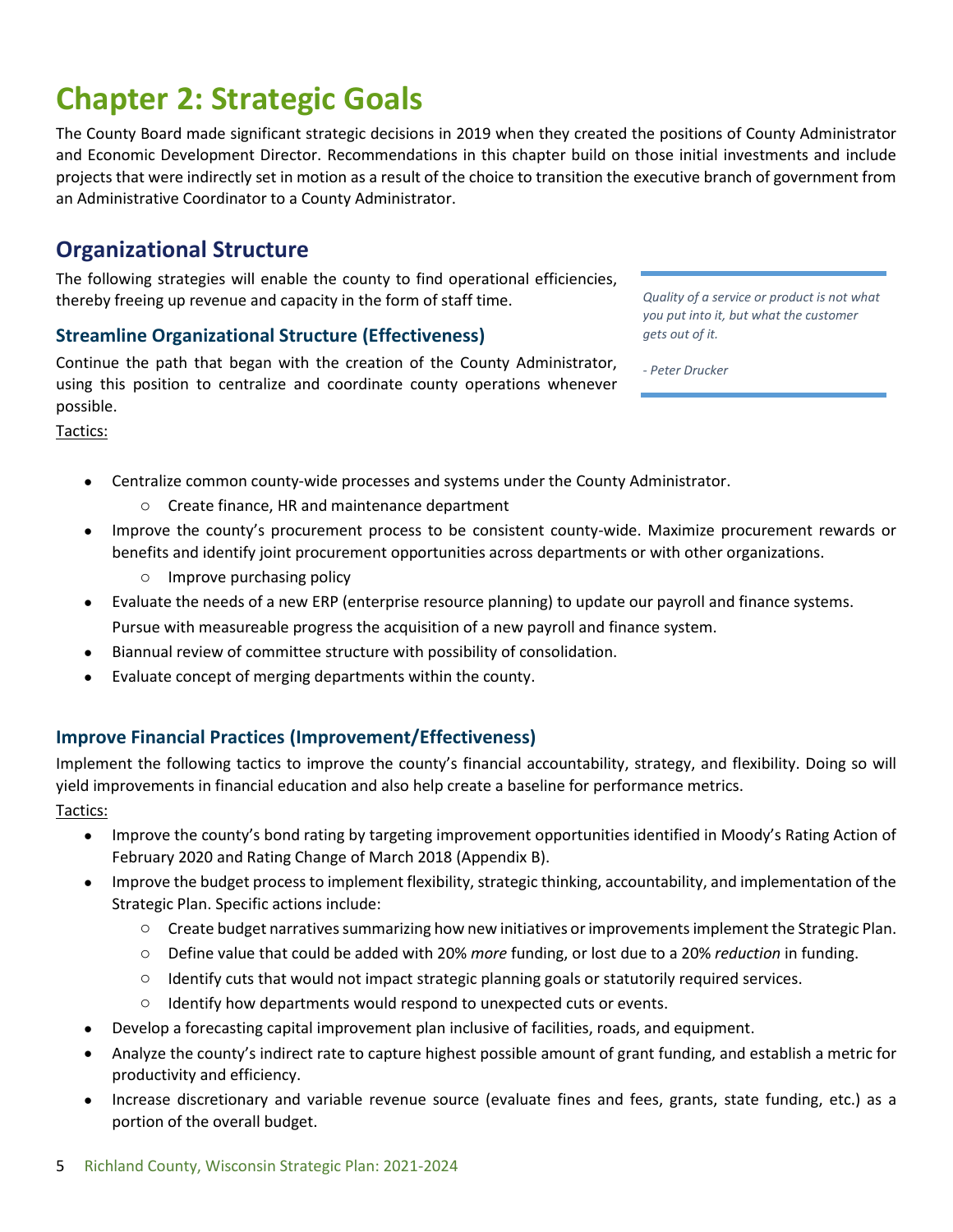### **Increase Coordination (Effectiveness)**

The county and its municipalities have many over-lapping interests, offering a good opportunity for partnerships that may result in improved service delivery or an overall savings to county residents through efficiencies.

Tactics:

- Evaluate joint procurement of materials and equipment whenever found to be in the best interest of the County. This includes development of policy for purchasing items that are environmentally friendly and encouraging departments to practice environmental stewardship and resilience.
- Evaluate joint contracting for capital projects to find savings resulting from reduced mobilization fees, increased competitive bidding, etc. (e.g. mowing, paving, road systems, snow plowing),
- Explore opportunities to share or contract staffing services.
- Create additional and modern methods to communicate events and initiatives, and to generate direct input from the community. This could include community engagement via a new website or a social media presence.
- Coordinate community development and land use decision-making in Richland Center among institutional partners such as Richland County, Richland Center, Richland Hospital, and Richland Local School District.

# **Workforce (Growth)**

The county's ability to provide quality services relies entirely on the attraction and retention of knowledgeable, hard-working employees, and the continued acquisition and effective transfer of knowledge.

### **Improve employee Pay and HR Policies**

The financial cost of turnover is usually minimal compared to the hidden cost of lost productivity during the resulting transition. For this reason, retention of quality employees should be a primary focus to ensure the consistent delivery of high-quality services.

Tactics:

- Obtaining market value for employee wages as determined through the county's current wage study.
- Give annual pay increases in order to reach and maintain market goals.
- Monitor the compensation and classification system for all positions to ensure positions reach and maintain market-competitive wages (public and private sectors).
- Develop a uniform performance evaluation process that includes annual reviews, 6-month check-ins, and exit interviews.
- Develop a uniform set of human resources policies and procedures to improve transparency and accountability throughout the organization, including an update to the employee handbook and other related documents.

### **Develop a culture of support for employees (Improvement)**

Non-monetary compensation is also critical to employee retention, since it builds organizational culture that supports employees. There are several ways the county can support these initiatives.

Tactics:

- Celebrate success and the professional and personal achievements of employees. Recognize new hires, retirements, and year-of-service milestones. Build a culture that supports and celebrates its people.
- Enable and empower departments to develop celebratory or team-building events. Day-long departmental retreats or other benefits can help build culture at a minimal expense.
- Create a total benefits program for employees that highlights total compensation and investment of the county in its employees, inclusive of salary, fringe benefits, wellness, and professional development.
- Increase vacation time for new employees.

*"We should work to increase the desirability of being a Richland County employee."*

*- David Turk, Richland County Board Supervisor*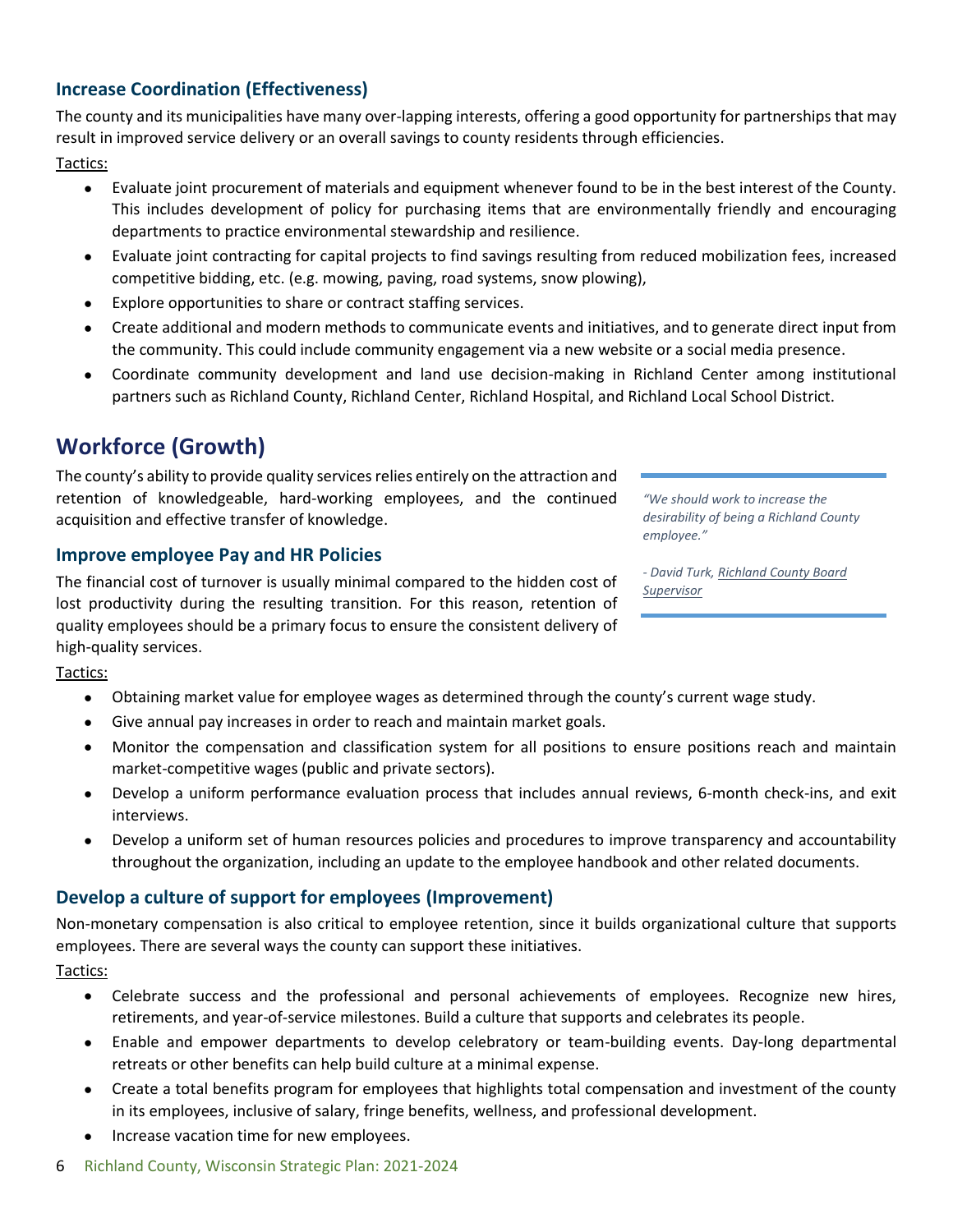- Evaluate flexible work schedules.
- Evaluate and maintain a competitive insurance program.
- Encourage employee attendance and/or participation in professional development when appropriate.

### **Prioritize Service over Staffing (Improvement)**

Prior to refilling a vacant position, the county should evaluate workforce needs through the lens of the service being delivered, not the means of service delivery, and implement the most effective means of service provision.

### Tactics:

- For each unmet existing service or new service being proposed, evaluate staffing needs using the following analysis:
	- o Can we *Build*? invest in learning and development required to train staff to provide the service.
	- o Should we *Buy*? post the position, offering market-rate pay for a competitive application process.
	- o Is there opportunity to *Borrow*? collaborate with other entities on cost-sharing this position, or contract it out to a consultant for a short-period.
	- o Can you *Bridge* the gap? –fill a vacant position through an intentional succession planning process.
	- o Should we *Stop* providing this service or position?
	- o How does current staffing compare to peer counties.

# **Capacity (Effectiveness)**

Capacity, specifically the education and training of the Richland County Board and staff to perform their duties, was a common theme during the planning process. Many newer members wanted further education on various aspects of their job. Staff were commended for their subject-matter knowledge, with further training recommendations focusing on the management and human resource aspects of their job.

### **Invest in Education of County Board Supervisors (Improvement)**

The County Board currently consists of several new Supervisors brought on during the onset of the COVID pandemic, and during the planning process they recognized the need for both initial and on-going education on a variety of topics. Tactics:

#### Formalize an on-boarding process for newly elected Supervisors, including:

- $\circ$  Creation of a mentor program partnering tenured Supervisors with new Supervisors.
- o Hold informal meetings with outgoing Supervisors and their successors to facilitate knowledge transfer.
- o Fund and encourage all Supervisors attendance at the biannual Wisconsin Counties Association training (County Officials Training) and annual conference.
- o Create an orientation program for new county board members including expectations with materials available on the iPads.
- Intentional subject area expertise growth. Proactively bring topics to the board to encourage research and learning in individual supervisors who can then bring back information to share with the whole board. Grow institutional knowledge.
- Support the attendance by new Supervisors at major Committee meetings, such as attending Finance Committee meetings during the annual budget development process. Create a mechanism to share agendas with all County Board Supervisors in order to facilitate this.
- Support cross-training, collaboration, and peer learning between County Board Supervisors and their counter parts on the boards of outside partners, such as peer county boards, Neighborhood Services of Southwest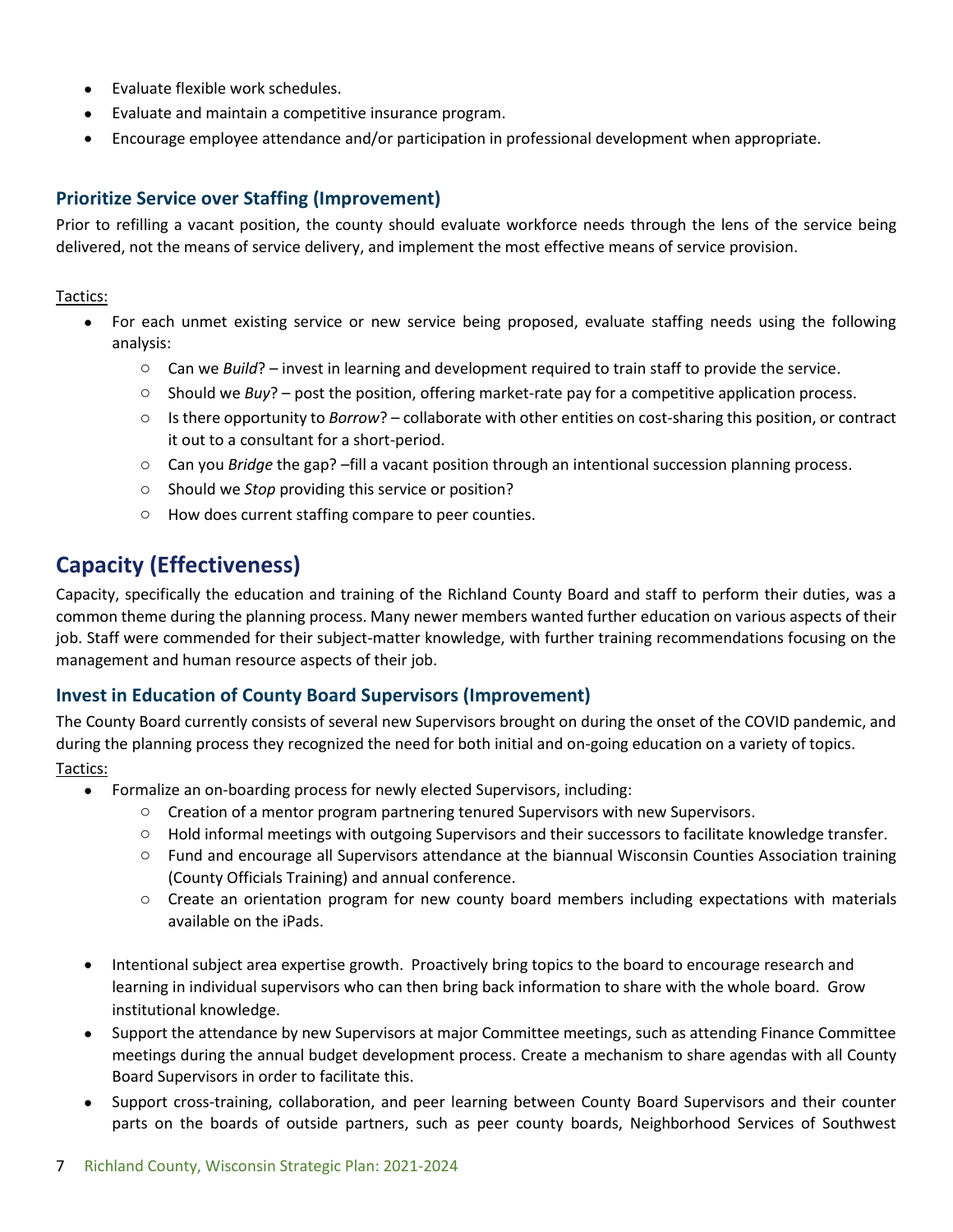Wisconsin, Southwest Wisconsin Community Action Program, Southwestern Wisconsin Regional Planning Commission, and the Southwest Wisconsin Workforce Development Board.

 Conduct bi-annual WCA training covering basic concepts of local government, such as the role of counties, county government finances, the role of county boards, elections, and departmental work.

### **Deepen Staff Training in Leadership and Management (Improvement)**

County staff frequently have the opportunity to attend conferences specific to their department. However, further training in management, leadership, and process improvement was identified as a potential growth area.

**Tactics** 

- Sponsor department head training targeted at leadership and management, including Lean process training or UW Continuing Education certifications in Public Management or Human Resources.
- Ensure conference attendance and professional development is aligned with the goals of the Strategic Plan.
- On-going training or education targeted at the evaluation, adoption, and implementation of new technology to improve operational efficiency.
- Educate employees on how government works and the need for teamwork and partnership within county departments
- Create a culture of sharing information, including learning from peer counties.
- Diversity, Equity and Inclusion training for Department Heads.

# **Transparency (Improvement)**

- All committee/boards that have a majority county board supervisors have folders with all meeting materials on iPads
- Meeting materials listed on county website for all meetings
- Listserv to automatically send agendas to whoever wants to be informed
- All committees/boards are recorded and up on website

## **Growth**

Economic development and population growth must remain a priority if the county is going to reverse the projected population decline and workforce shortages. Maintaining the funding for the Economic Development Director partnership with Richland Center is critical to this effort. The following strategies are intended to reflect the county's community and economic development priorities.

### **Maintain investment in Workforce and Community Development**

Demographic projections and input from county employers reflect a dire need to grow the overall population, with an emphasis on the workforce attraction. Without a growth in workforce population, there will continue to be significant challenges to business attraction and retention. There will also be limitations on the county's school enrollment and tax base.

Tactics:

- Prioritize new home construction, and development of incentives or programs to attract developers using a balanced approach.
- Encourage improvements to existing property to increase attractiveness
- Support workforce development initiatives directed at attracting new residents.
- Evaluate and support broadband expansion throughout the county.
- Identify financially sustainable use options for the UW Richland campus as well as other non-mandated programs.
- Continue to invest in community and economic development partnerships with a demonstrated return-on-
- 8 Richland County, Wisconsin Strategic Plan: 2021-2024